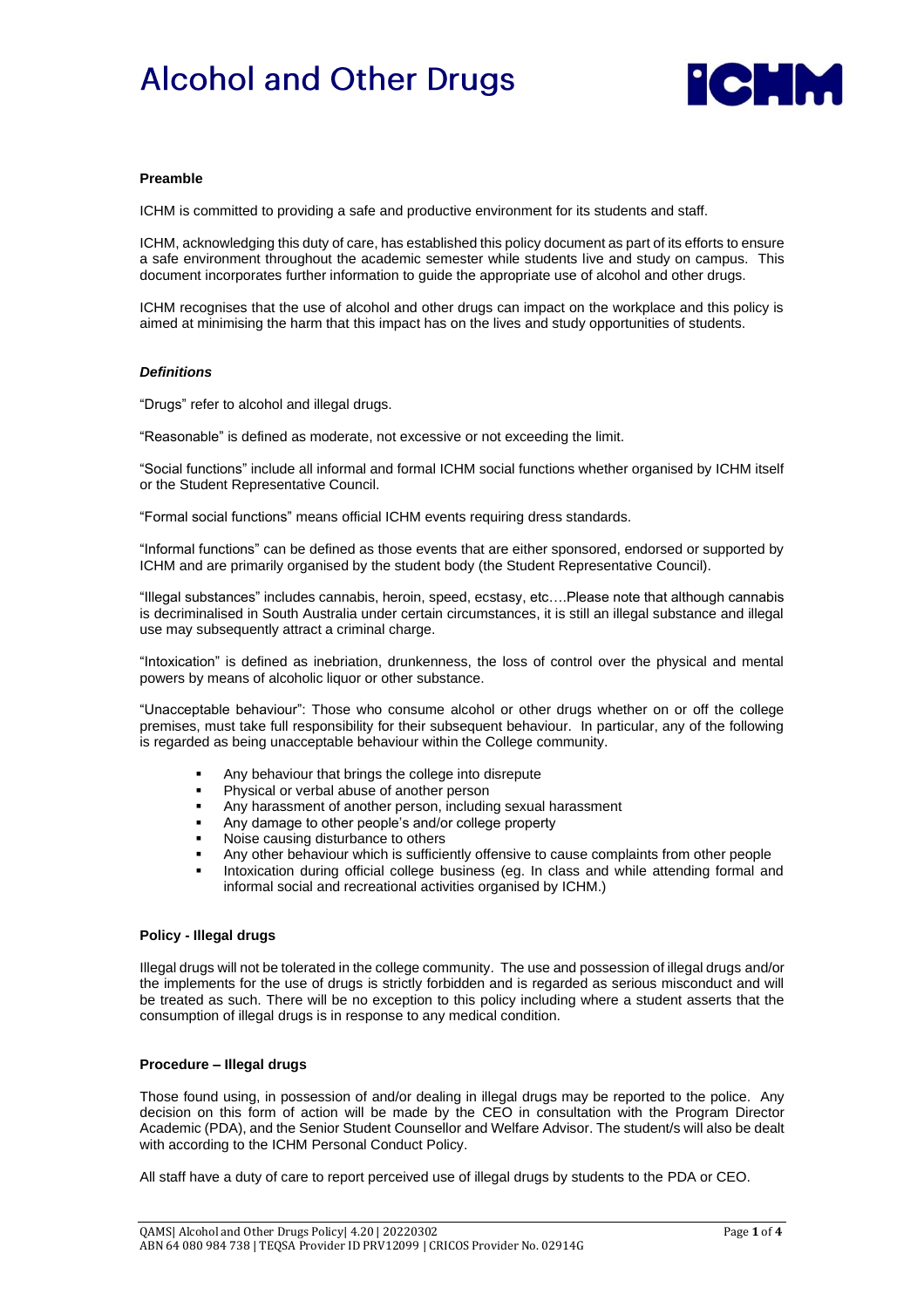The CEO is to be advised immediately if a student is found to be in possession of any illegal drugs.

#### **Policy - Alcohol**

While alcohol may be consumed, as appropriate, at formal and informal social and recreational activities, resulting inappropriate behaviour, excessive use impacting on studies and relationships and dependence will lead to intervention.

No student is to compel or otherwise influence another student to drink alcohol against their will.

At every social function at which alcoholic drinks are available, a reasonable quantity of non-alcoholic drinks is also to be available. Where mixed preparations such as a punch are made available, they must be labelled as "alcohol included" or "alcohol free".

Students should be aware of the requirements of the law in regard to alcohol;

- That the blood alcohol level of a fully licensed driver should not exceed .05 whilst driving a motor vehicle or motor cycle in South Australia. Those who have probationary licence (P plate) are to have zero blood alcohol level.
- The sale or supply of alcohol to minors (those under 18 years of age) is an offence under the South Australian Liquor Licensing Act
- Responsible service of alcohol obligations under the South Australian Liquor Licensing Act which prohibit staff from serving alcohol to someone who is intoxicated.

### **Procedure - Alcohol**

All ICHM staff members contribute to the management of the college's obligation under its duty of care to provide a safe learning and working environment.

#### **Procedure – Illegal Drugs and Alcohol**

As perceived by ICHM management, those students whose work and academic performance is suffering or whose behaviour is proving disruptive will be approached and advised of the appropriate action they need to take if the use of alcohol or other drugs is a contributing factor. The student, however, will have a choice as to what form this action, if any, will be. Students who believe they have issues with alcohol or other drugs are encouraged to seek assistance from Student Services, the PDA or their medical practitioner.

Duty of care obligations require staff members to intervene in the case of students displaying signs or symptoms of intoxication, regular excessive use or dependence on alcohol or other drugs. Intervention will depend on the level of behavioural problems and the level of dependency.

ICHM will make every effort to intervene to support the student and to refer them to appropriate counselling and support services. Students will be made aware, however, of the consequences of not attempting to help themselves. Satisfactory mechanisms will be in place for the counselling and help of those who require it in regard to the consumption of alcohol and other mind-altering substances, especially where it has been identified that this consumption has a negative impact on the students work and academic performance.

Students must be mindful that as representatives of ICHM, they are under constant scrutiny on campus and in industry. Formal and informal social and recreational activities are fully integrated into the ICHM experience. Behaviour at any of these activities, deemed to be disruptive or aggressive will be addressed under Personal Conduct Policy.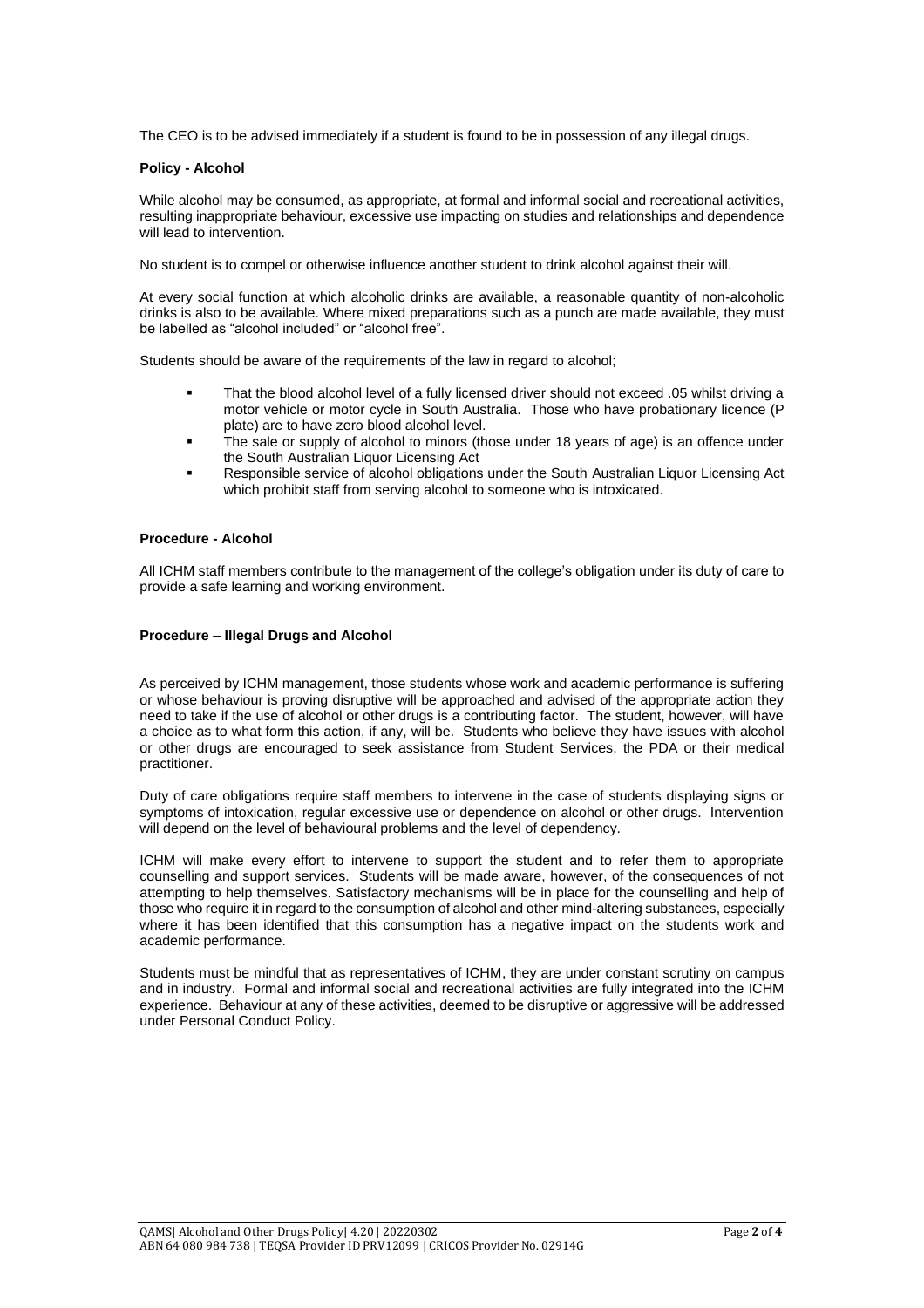#### **Additional Information**

S.J. Allsopp (1987), as cited in Alcohol & Drugs in the Workplace (The Chamber of Mines and Energy of Western Australia Inc, 1996), (drug in this example includes alcohol) argues that drug related harm can fall into three categories,

- **Intoxication**
- Regular excessive use
- **Dependence**

#### *Intoxication*

Problems of intoxication result from the acute effect of drug consumption and can last for several hours. They are the most obvious effects of drug use. General disruption of behaviour, such as impaired coordination, reaction time, memory and other cognitive functions, can contribute to an increase in accident risk. Intoxication is also associated with aggressive behaviour. Intoxicated behaviour may be associated with harm to the individual themselves or to other people.

Students who become intoxicated and display disruptive or aggressive behaviour within the class room or while attending formal or informal social or recreational activities organised by ICHM can expect intervention and consequences for their actions.

#### *Regular Excessive Use*

Regular drug use that does not necessarily involve intoxication may still result in problems such as poor health, due to the continual chemical insult to the body.

Behavioural issues, falling attendance and poor academic performance will also lead to intervention in the form of counselling.

#### *Dependence*

Dependence is not an 'all or nothing' phenomenon. The degree of dependence that a person experiences can be found on a continuum from mild to severe and can be expressed as the degree of difficulty that the individual has in refraining from use. In the process, as time is devoted to drug seeking and drug taking, other activities may become less important to the individual.

It may be useful for students to consider their alcohol and other drug consumption within this framework and adjust their consumption in order to minimise harm to themselves. Alcohol and other drug related harm can have a serious impact on a student's ability to perform and it is this effect on performance and student wellbeing that is the interest of this policy.

*References*

- The Chamber of Mines and Energy of Western Australia Inc. (1996), Alcohol and Drugs in the workplace – Issues, Trends and Practices.
- Roger Nicholas, Drug and Alcohol Services Council SA

#### **Changes to the policy**

The CEO and PDA must approve any change to this Alcohol and Other Drugs Policy and Procedure.

| <b>Alcohol and Other Drugs</b> |             |  |
|--------------------------------|-------------|--|
| <b>Policy Owner</b>            | <b>PDA</b>  |  |
| <b>Version Number</b>          | 4.2         |  |
| <b>Approval Authority</b>      | CEO and PDA |  |
| <b>Approval Date</b>           | March 2022  |  |
| <b>Next Review Date</b>        | March 2025  |  |